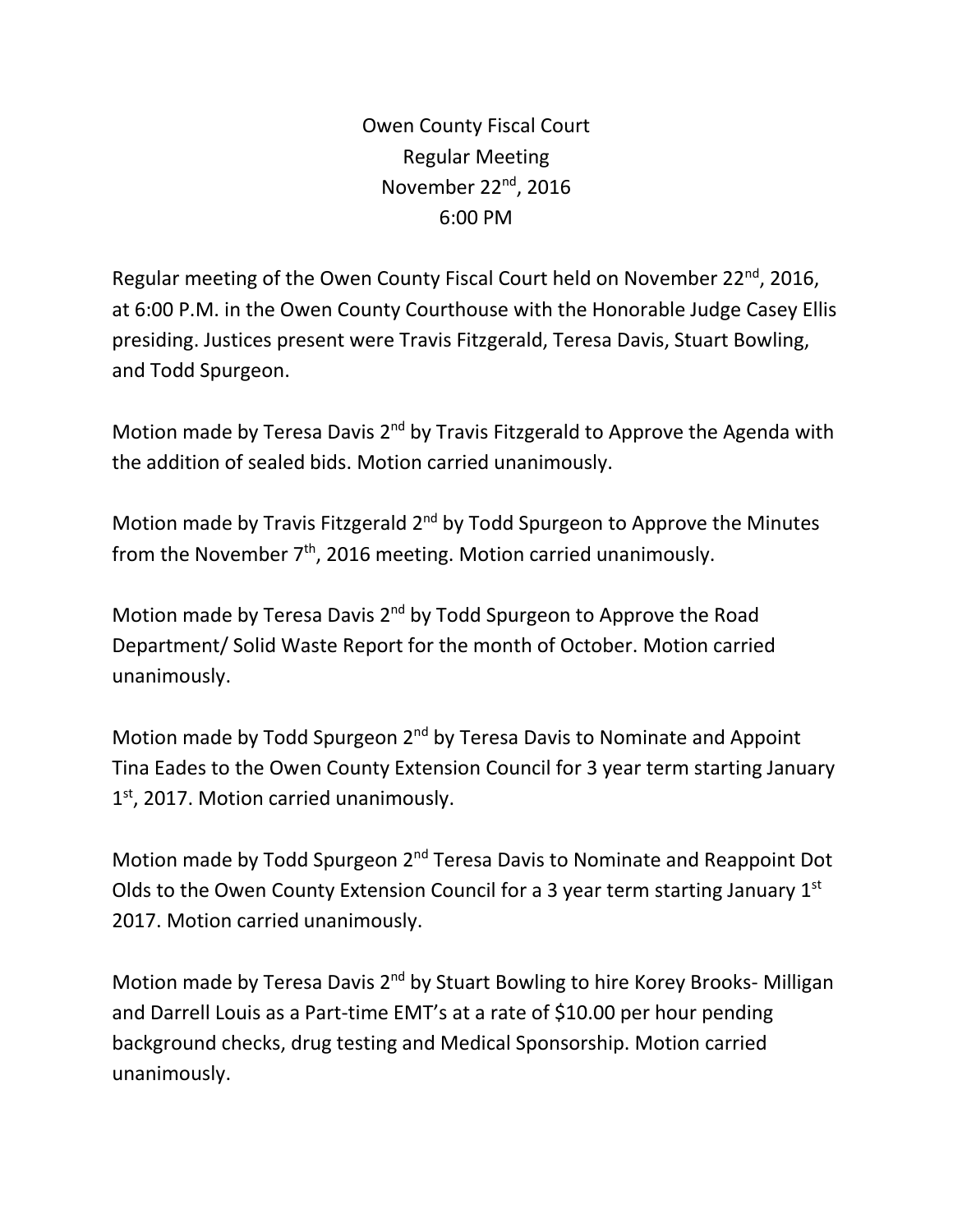Motion made by Stuart Bowling 2<sup>nd</sup> by Teresa Davis to Hire Deron Rambo as a Part-time Paramedic at \$15.00 per hour pending background checks, drug testing and Medical Sponsorship. Motion carried. Justice Travis Fitzgerald abstained from the vote.

Motion made by Travis Fitzgerald 2<sup>nd</sup> by Teresa Davis to Accept the Resignation of Kyle Witte and Colby Carrig from the Department of Emergency Medical Services of Owen County as Full Time EMT's. Motion carried unanimously.

Motion made by Travis Fitzgerald 2<sup>nd</sup> by Stuart Bowling to Accept the Separation of Lindsay Lang and Bryan McPhail from the Department of Emergency Medical Services of Owen County. Motion carried unanimously.

Motion made by Teresa Davis 2<sup>nd</sup> by Stuart Bowling to Approve Colby Carrig's sick and vacation time. Motion carried unanimously.

Motion made by Travis Fitzgerald 2<sup>nd</sup> by Stuart Bowling 2<sup>nd</sup> by Travis Fitzgerald to Approve the Renewal of the Employee Insurance with the Baptist Health Plan for 2017. Motion carried unanimously.

Motion made by Teresa Davis 2<sup>nd</sup> Travis Fitzgerald to Approve the Employee Rate Contribution at 1 cent per paycheck for insurance. Motion carried unanimously.

Motion made by Teresa Davis 2nd by Todd Spurgeon to Approve the Tuition Rate for classes that will be offered in Owen County. Training will include certification for CPR, EMR, EMT and AEMT. Motion carried unanimously.

Judge Casey Ellis opened the sealed bids that were received for the EMS ambulance that need repair.

Motion made by Teresa Davis 2<sup>nd</sup> by Travis Fitzgerald to Approve the bid from 1<sup>st</sup> Priority Global South for the repair of Unit 9688 to include a new chassis to be